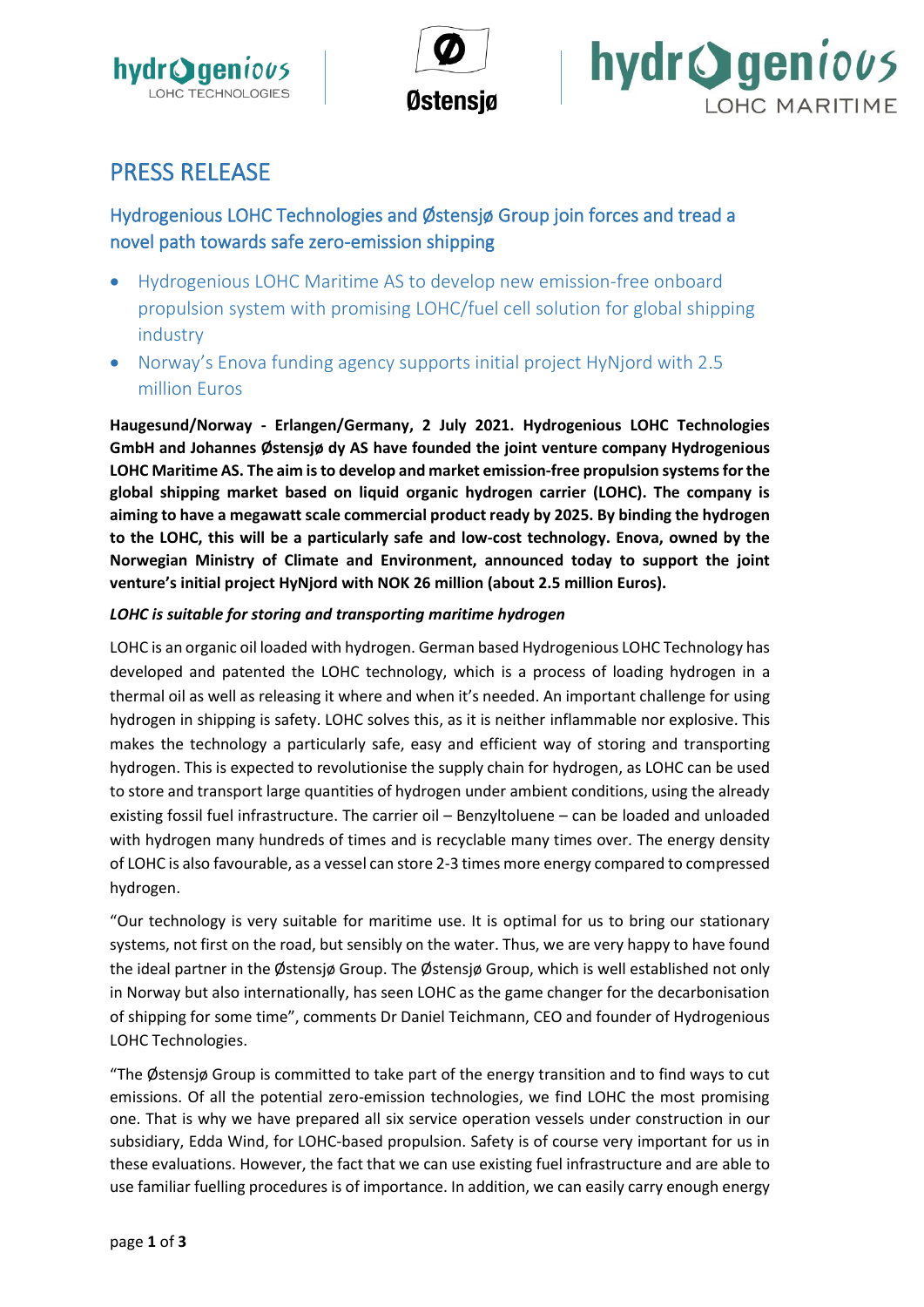





onboard our vessels in order to operate in normal intervals of up to four weeks without refuelling", says Håvard Framnes, Investment Director in Østensjø.

#### *Huge market potential for the new company*

The joint venture has an exclusive worldwide license agreement with Hydrogenious LOHC Technologies for maritime use of the technology.

"Hydrogenious LOHC Maritime AS will make our proprietary LOHC technology available for onboard solutions for sustainable maritime traffic", comments Dr Daniel Teichmann.

"In Østensjø, we are very excited about this joint venture and the cooperation with Hydrogenious LOHC Technologies. We believe the technology provided by the joint venture can be suitable for most shipping segments, which makes the market potential huge for the company", says Håvard Framnes.

#### *Receives funding from Norwegian government enterprise Enova*

Enova SF has decided to fund the development of a 200 kw pilot of the LOHC/fuel cell propulsion system – the focus of the first joint venture project HyNjord – with NOK 26 million (about 2.5 million Euros). The planned application will integrate three core components on-board: The LOHC Release Unit, which releases hydrogen from the liquid organic carrier Benzyltoluene on demand on the ship, as well as a fuel cell and an interface to the ship's power management system.

"We see a need to develop technologies for the use of various zero-emission energy carriers. LOHC will be a new alternative to compressed and fluid hydrogen, and the different energy carriers will probably have different advantages and areas of application. The HyNjord LOHCproject will give us valuable information in order to contribute for hydrogen to become a real alternative to fossile fuels", says Øyvind Leistad, Marketing Director in Enova.

#### Picture motif, royalty-free use with indication of the owner of the image rights:

(1) Dr Daniel Teichmann, CEO and founder of Hydrogenious LOHC Technologies, and Chairman of the Board of the newly founded joint venture Hydrogenious LOHC Maritime AS. © Hydrogenious LOHC Technologies GmbH.

(2) Håvard Framnes, Østensjø Group Investment Director as well as board member in Hydrogenious LOHC Maritime. © Østensjø Group.

#### About Hydrogenious LOHC Maritime AS

Hydrogenious LOHC Maritime AS treads a new path towards safe zero-emission shipping. The joint venture of Hydrogenious LOHC Technologies and Østensjø Group develops and markets an emissionfree onboard propulsion system, based on a first of its kind LOHC/fuel cell solution. One compelling competitive advantage besides its special safety: Hydrogenious' Liquid Organic Hydrogen Carrier allows for utilizing existing bunkering facilities onboard as well as in the ports. Based in Norway, the arising supplier for a global sustainable shipping industry brings together congenial strengths of its two shareholders for the benefit of very safe, easy and cost-efficient decarbonisation of shipping: With its proprietary LOHC technology, the German Hydrogenious LOHC Technologies GmbH is changing the way to handle hydrogen, revolutionising the supply chain for green hydrogen also for the global shipping industry. The international market-leading pioneer holds a 70 percent stake Norwegian shipping group Johannes Østensjø dy AS contributes its international maritime expertise that has grown over decades and holds 30 percent of the company. [www.hydrogenious-maritime.net](http://www.hydrogenious-maritime.net/)